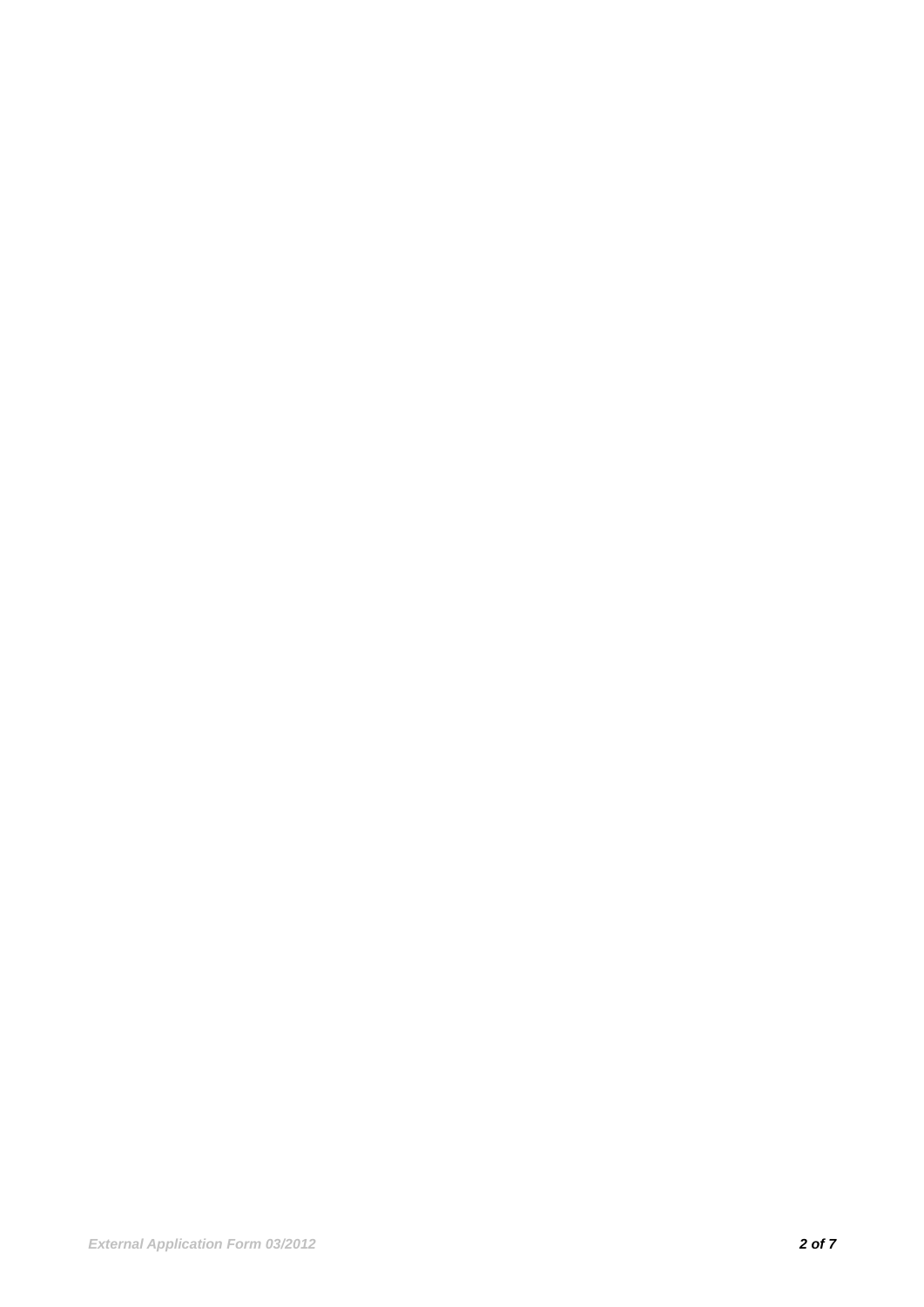#### **Address**

Your current address, if this is less than three years give details of your previous address(es) on the back of the form to cover the required period.

|           | <b>Applicant 1</b> | <b>Applicant 2</b> |
|-----------|--------------------|--------------------|
| Email     |                    |                    |
| Tel. Home |                    |                    |

#### **Employment History**

Give details of your current work or, if you are a student, your studies and place of education. If you are not working, please state why below. This part of the form needs to cover the last five years and you should use the back of the form if you need to. Please clearly indicate whom we should approach for references.

|                      | <b>Applicant 1</b> | <b>Applicant 2</b> |
|----------------------|--------------------|--------------------|
| Name                 |                    |                    |
| <b>Work Address</b>  |                    |                    |
|                      |                    |                    |
|                      |                    |                    |
|                      |                    |                    |
| Post Code            |                    |                    |
|                      |                    |                    |
| Tel. Work            |                    |                    |
| Tel. Mobile          |                    |                    |
| Over 18              | Yes / No           | Yes / No           |
| NI number            |                    |                    |
| Job Title            |                    |                    |
| From $(8$ To)        |                    |                    |
| Perm or Temp         |                    |                    |
| (how long)?          |                    |                    |
| Employer's           |                    |                    |
| Name                 |                    |                    |
| Address              |                    |                    |
|                      |                    |                    |
|                      |                    |                    |
| Post Code            |                    |                    |
| <b>Annual Salary</b> | £                  | £                  |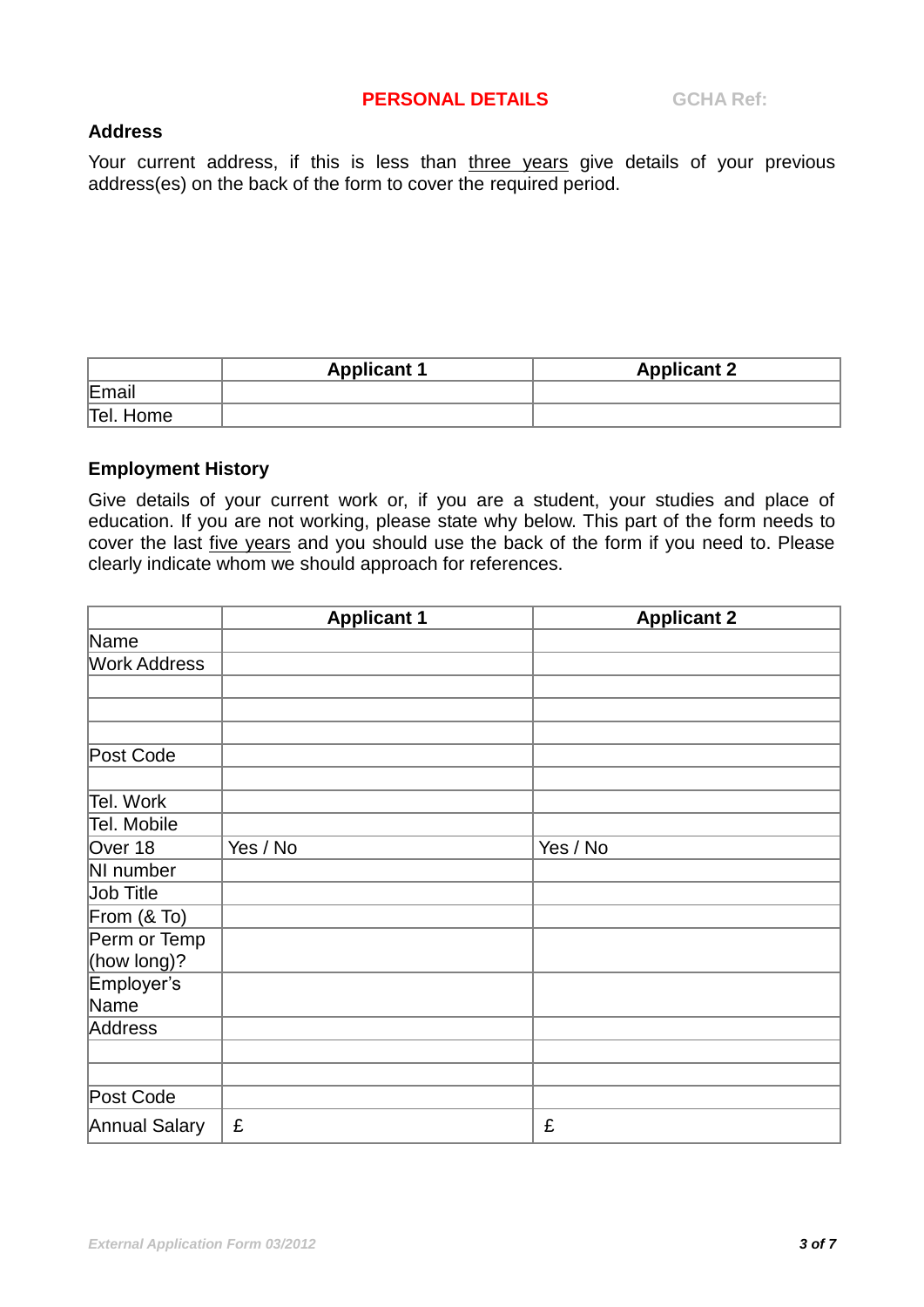| (continued)              | <b>Applicant 1</b> | <b>Applicant 2</b> |
|--------------------------|--------------------|--------------------|
| Manager /                |                    |                    |
| Referee                  |                    |                    |
| Their job title          |                    |                    |
| Their contact<br>details |                    |                    |
| Their E-mail             |                    |                    |

Further or other information relating to employment or studies:

## **FINANCE**

If you are invited to interview, you will be asked to bring documentary proof of your answers. Failure to provide this will result in rejection of your application.

### **SAVINGS**

Please give details of all savings held by each applicant.

|        | <b>Applicant 1</b> | <b>Applicant 2</b> |
|--------|--------------------|--------------------|
|        |                    |                    |
| Amount |                    |                    |

### **OUTGOINGS**

Please complete the following as appropriate (on a MONTHLY basis):

| Rent/Mortgage            |  |
|--------------------------|--|
| Council Tax              |  |
| <b>Water Charges</b>     |  |
| Electricity & Gas        |  |
| Household Insurance      |  |
| Credit Card(s), Personal |  |
| Loans etc.               |  |
| Other outgoings          |  |
|                          |  |
| TOTAL                    |  |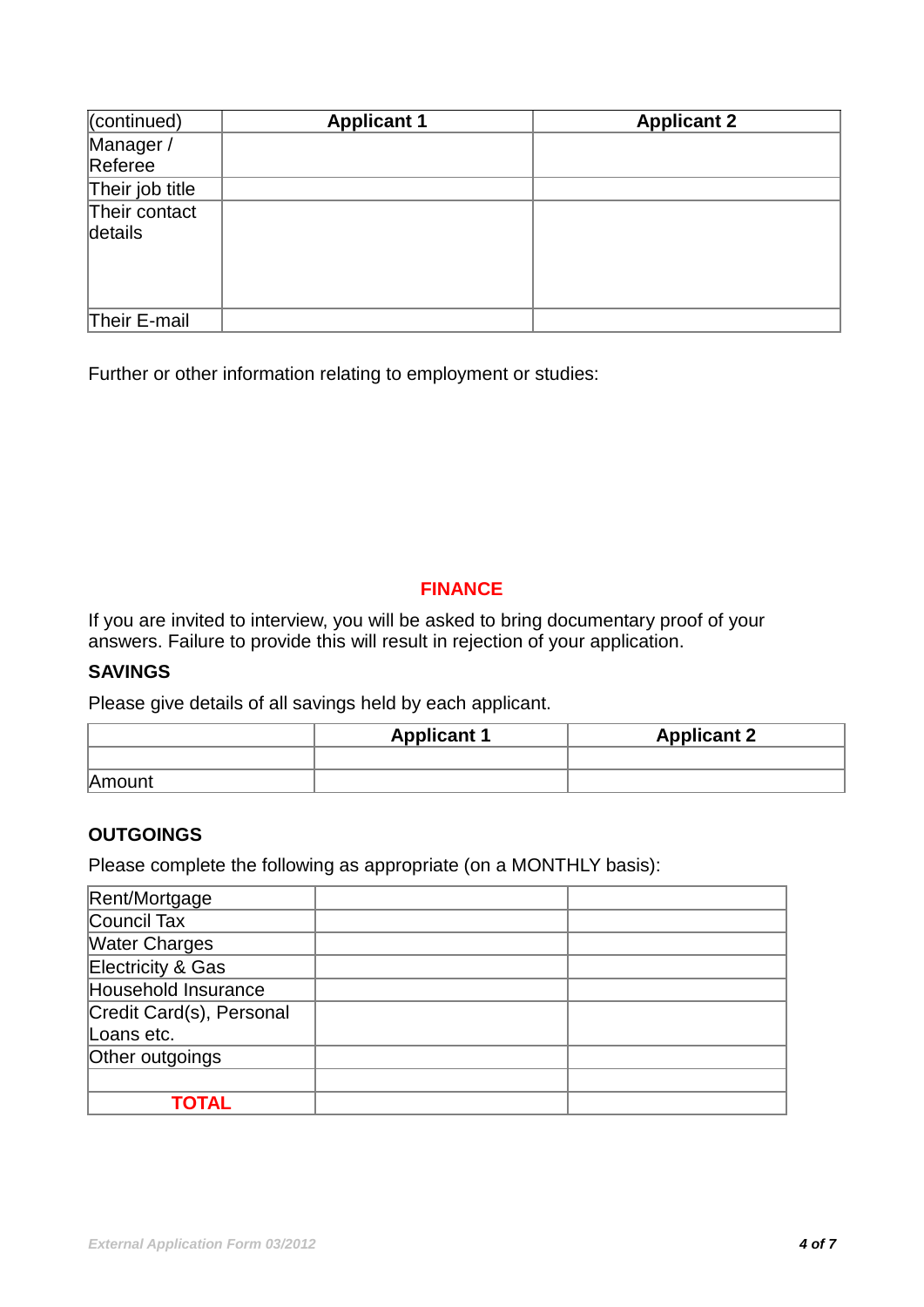#### **OTHER INFORMATION**

(Delete inappropriate choices)

- $\triangle$  What size flat are you seeking? 1 bed / 2 bed / 3 bed / 4 bed
- $\triangle$  Does any applicant have any issues of disability that the Association should be aware of for either communication or if successful property allocation purposes?

 $\triangle$  Is anyone applying on any waiting lists for accommodation? YES / NO (If yes, state which and for how long.)

How did you find out about GCHA? (If you know someone living in Glenkerry House personally, do not mention their name or personally identify them.)

Please detail your reasons for wishing to join the Association in the following three sections. The answers you give are **very important** in allowing the Residents Selection Sub-Committee to assess your application fully and fairly.

#### **Q1 Why do you want to move from your current accommodation?**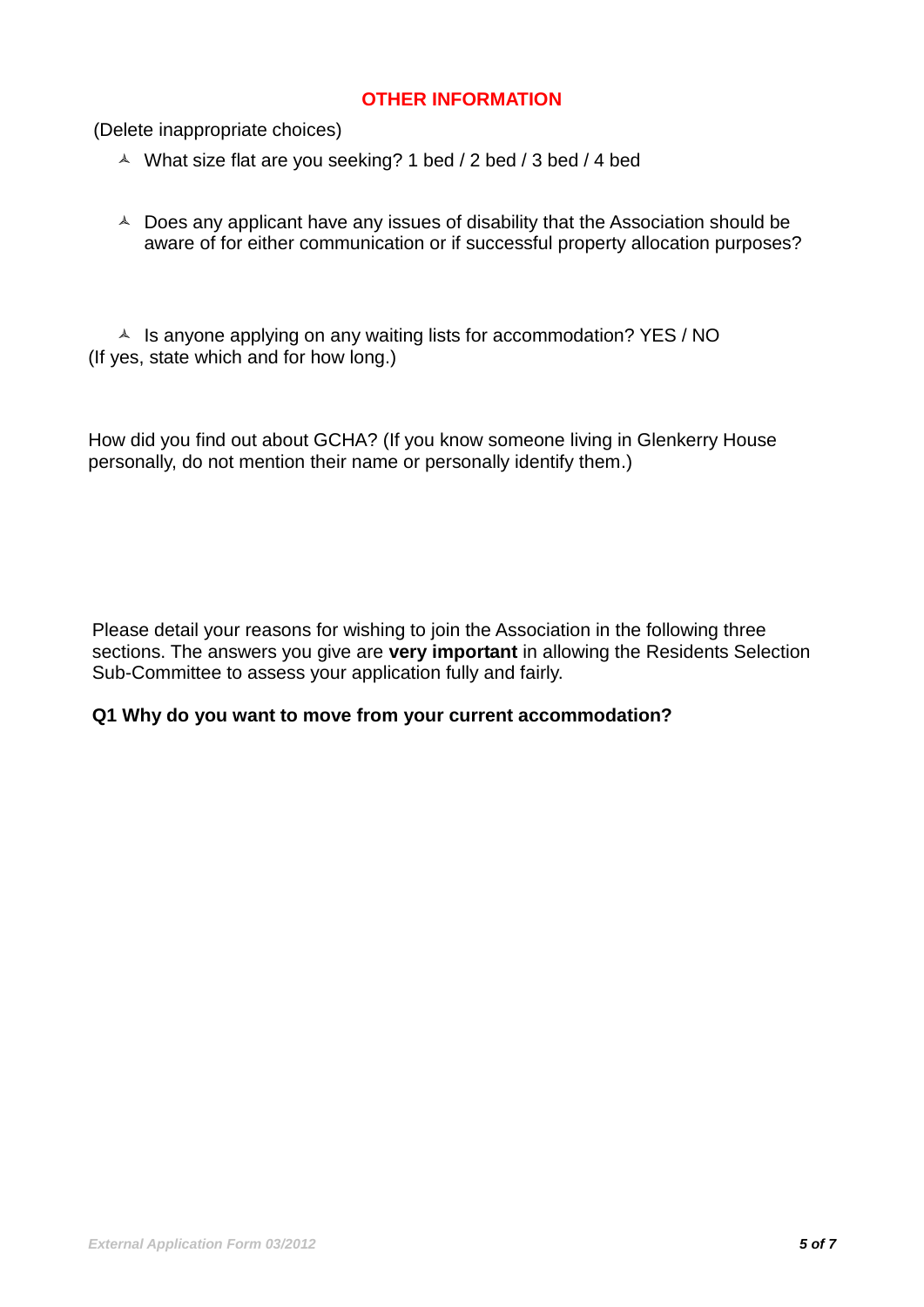# **Q2 Why do you want to live in Glenkerry House?**

### **Q3 Skills or experience you will bring to and use for our co-operative**

**a)** In what way do you feel you can assist in the running of the Co-operative?

**b)** Please describe at least one experience of voluntary work for an organisation.